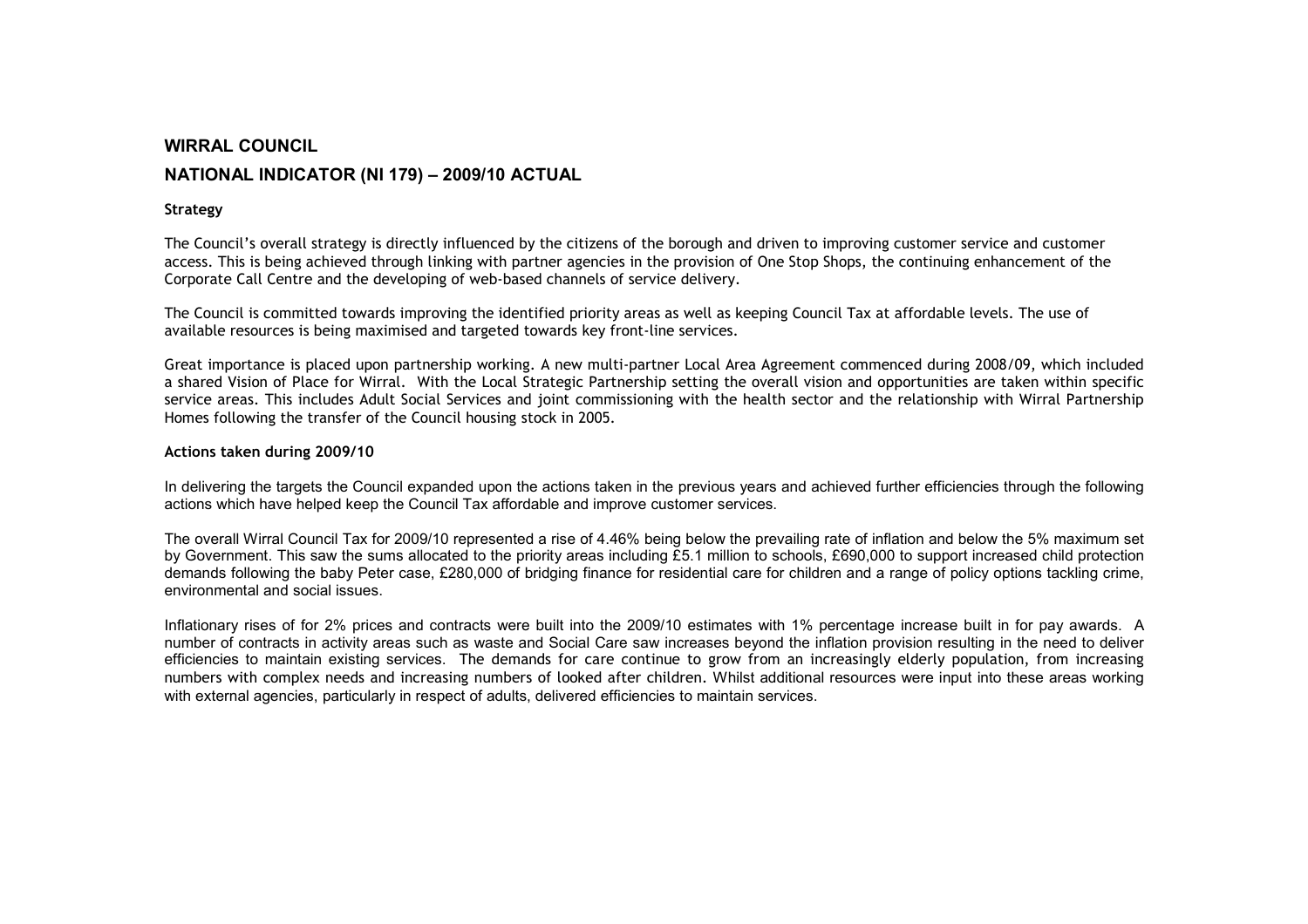A series of cost reduction options totaling £12.7m were agreed as part of the 2009/10 budget. The cost reduction figures were reduced during the year following decisions regarding the Strategic Asset Review. Not all of reductions qualify under the strict 'efficiency' criteria required for the NI 179 definition. The sums included here in the return therefore reflect only those eligible.

Included are savings from reduced residential and nursing fees and savings from a number of retendered Adult Social Services Contracts. Children's residential care costs have also been reduced and savings made within the administration of Children and Young People services. The Central Procurement Support Unit continued to support the delivery of efficiencies through purchasing and further efficiencies were realised through Information Technology reviews.

Information received from both Merseyside Integrated Transport Authority and the Merseyside Waste Disposal Authority regarding the apportionments to Wirral where received is incorporated within the return.

The Council continues to secure benefits from the release of assets for disposal through asset management and also through pro-active risk and insurance claims management. The latter continued to produce significant savings in previous years with further reductions realised in 2009/10 in releasing both sums set-aside for potential claims as well as for annual premium costs.

Significant savings were again made in the year from treasury Management activities. Proactive management of our investments despite poor market conditions meant that investment returns were again above budget. Continued improvements in cash flow forecasting and management resulted in savings from the virtual elimination of temporary borrowing costs. However under the NI 179 regime whilst benefitting the authority and council tax payers many of the Treasury management savings are not eligible for inclusion within the indicator.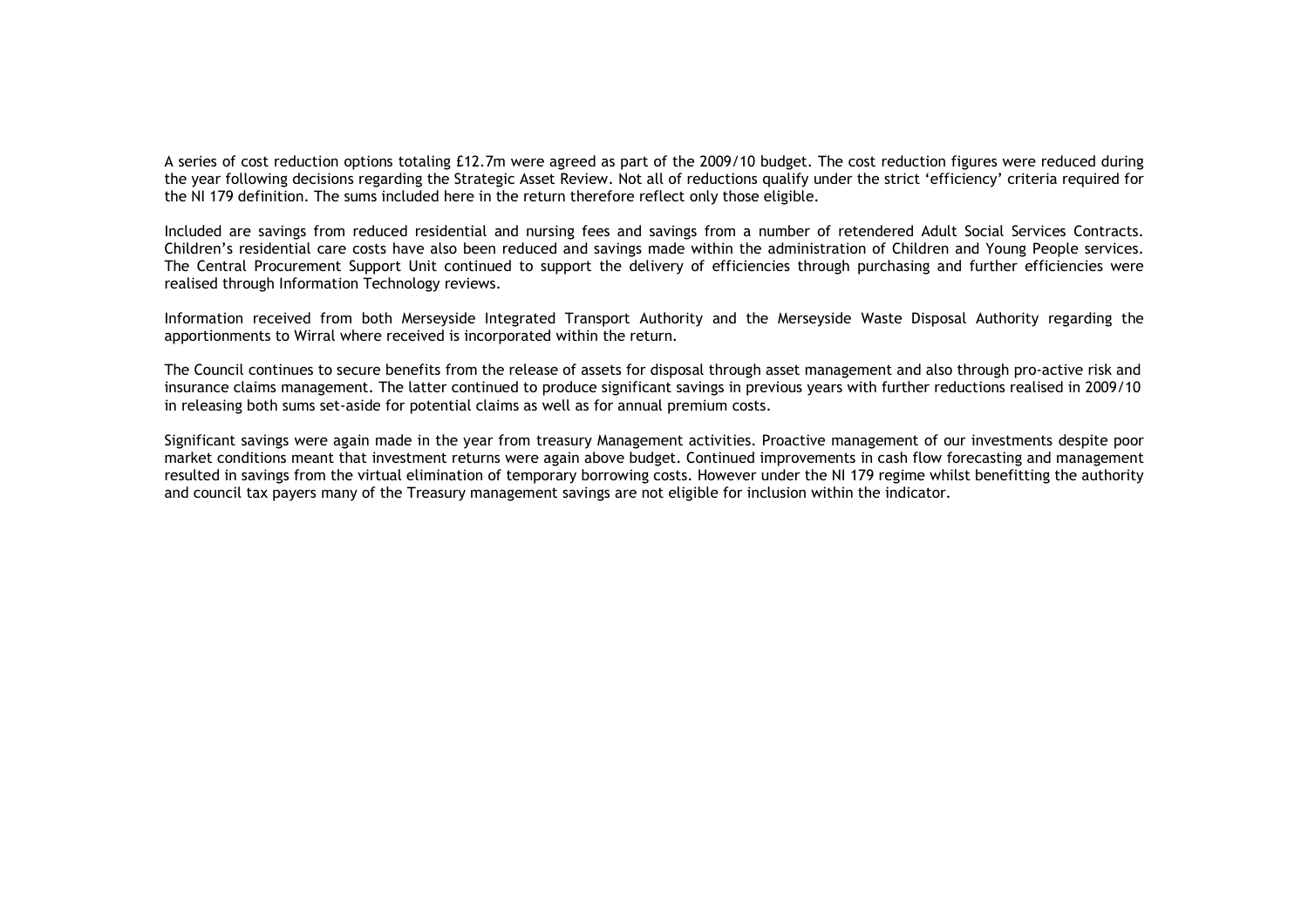|                              | Total net value of<br>ongoing cash-releasing<br>Value for money gains<br>that have impacted<br>since the start of the<br>2008/09 financial year<br>(E)                                                                                                                                                                                                                                                                                                                                                                                                                                                                                                                                                                                                                                                                                                                                                                                                                                                                                                                                                                                                                                                                                                                                                                                                                                                                                                                                                                                                                       | Further ongoing cash- Further ongoing cash-<br>releasing value for<br>in 2009/10<br>(E) | releasing value for<br>money gains achieved   money gains achieved<br>in 2010/11<br>(E) | Cumulative gains as at<br>end of 2010/11<br>(E) |  |
|------------------------------|------------------------------------------------------------------------------------------------------------------------------------------------------------------------------------------------------------------------------------------------------------------------------------------------------------------------------------------------------------------------------------------------------------------------------------------------------------------------------------------------------------------------------------------------------------------------------------------------------------------------------------------------------------------------------------------------------------------------------------------------------------------------------------------------------------------------------------------------------------------------------------------------------------------------------------------------------------------------------------------------------------------------------------------------------------------------------------------------------------------------------------------------------------------------------------------------------------------------------------------------------------------------------------------------------------------------------------------------------------------------------------------------------------------------------------------------------------------------------------------------------------------------------------------------------------------------------|-----------------------------------------------------------------------------------------|-----------------------------------------------------------------------------------------|-------------------------------------------------|--|
| <b>Adult Social Services</b> | 2,420,600                                                                                                                                                                                                                                                                                                                                                                                                                                                                                                                                                                                                                                                                                                                                                                                                                                                                                                                                                                                                                                                                                                                                                                                                                                                                                                                                                                                                                                                                                                                                                                    | 4,610,700                                                                               |                                                                                         | 7,031,300                                       |  |
|                              | Key actions undertaken to achieve efficiency gain:<br>2008/09                                                                                                                                                                                                                                                                                                                                                                                                                                                                                                                                                                                                                                                                                                                                                                                                                                                                                                                                                                                                                                                                                                                                                                                                                                                                                                                                                                                                                                                                                                                |                                                                                         |                                                                                         |                                                 |  |
|                              | The continuing changes in the provision of domiciliary care achieved a net savings of £700,000 from the<br>expansion of the home assessment and reablement team (HART) and a further £500,000 from the take up of<br>assistive technology care by 533 service users in the year.<br>The more efficient use of support services produced a further £400,000 of efficiencies by the re-organisation<br>of the finance and performance branch.<br>By working with the private sector gains of £130,000 from renegotiated care contracts were achieved.<br>Reassessments and use of supported living arrangements rather than residential care produced efficiencies of<br>£250,000 which were complemented by a further £170,000 net saving through re-provision from an in-house<br>residential home to providing the service via the private sector.<br>The level of pay inflation built into the budget for 2008/09 an efficiency gain of £270,600.<br>2009/10<br>Assistive Technology has produced savings of £1,300,000 in year. The renegotiation of Residential and<br>Homecare contracts with providers has produced savings of a further £1,900,000.<br>Efficiencies of £600,000 arose from renegotiated rates with Supporting Living providers with a further<br>£400,000 from an invest to save scheme for care services.<br>Transport tendering has produced £180,000 of savings and a further £100,000 arose from the review of<br>administrative support.<br>The departmental share of the 2009/10 savings from the Council wide renegotiated gas and electricity |                                                                                         |                                                                                         |                                                 |  |
|                              | contracts was £130,700.<br><b>Quality crosscheck notes:</b><br>2008/09<br>Key areas where the time taken from referral to completed assessment increasing from 76.4%                                                                                                                                                                                                                                                                                                                                                                                                                                                                                                                                                                                                                                                                                                                                                                                                                                                                                                                                                                                                                                                                                                                                                                                                                                                                                                                                                                                                         |                                                                                         |                                                                                         |                                                 |  |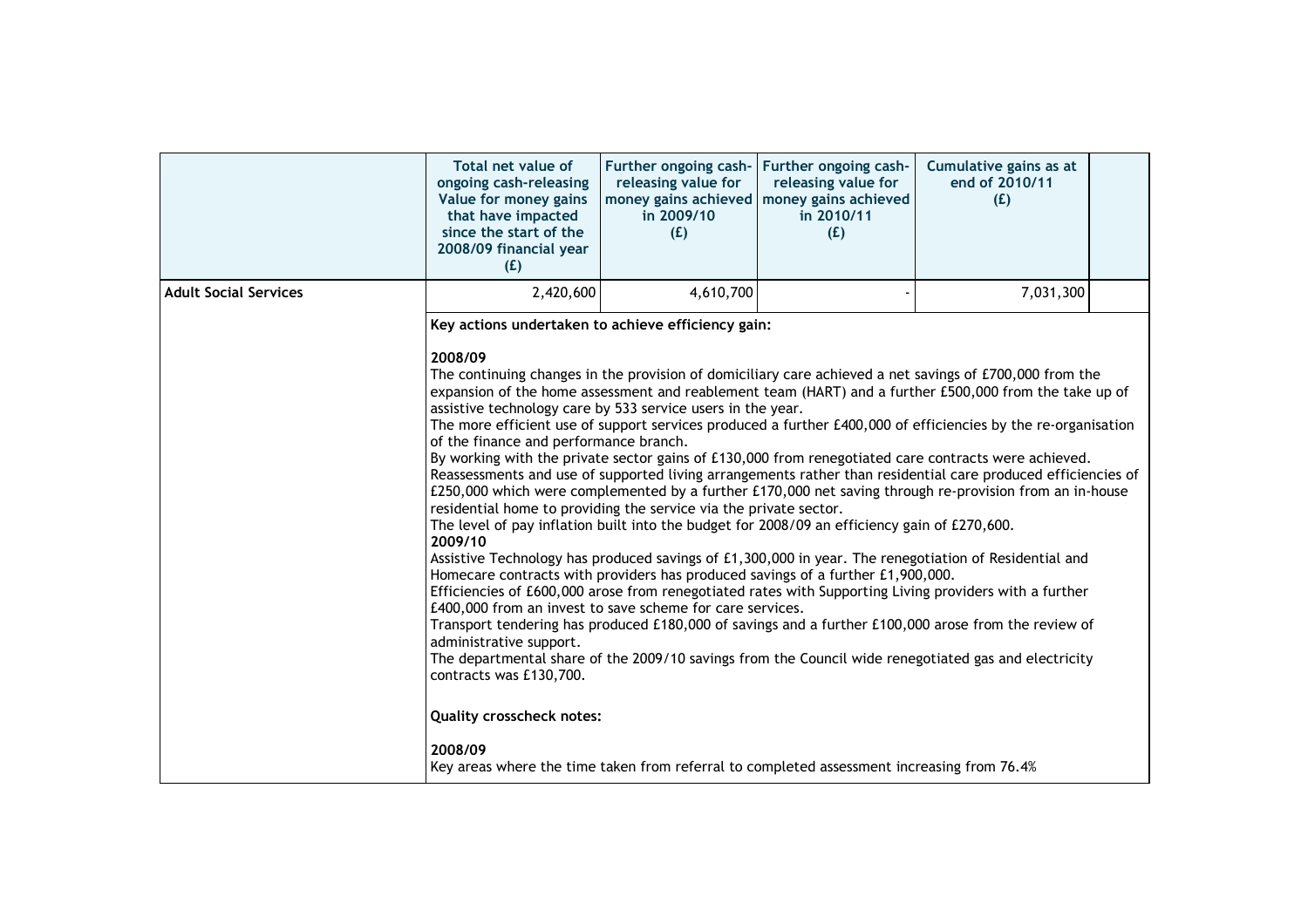|                                    | in 2007/08 to 78% for 2008/09. People supported to live independently through Social Services<br>(Adults) reached 2,842 against target of 2,186. Carers receiving needs assessment or review<br>and a specific carers service, or advice and information 25.46% versus target of 18.0%.<br>2009/10<br>All age mortality rates for both men and women (NI120 a/b) have improved between 2008/09 and 2009/10.<br>There was an increase in people being able to live independently through Social Services.<br>The national indicator for carers receiving needs assessments or review and a specific carer's service or<br>advice and information continued to improve.<br>The timeliness of the arrangement of care packages after assessment also showed good progress.                                                                                                                                                                                                                                                                                                                                                                                                                                                                                                                                                                                                                                                                                                                                                                                                                                   |         |  |           |  |  |
|------------------------------------|-----------------------------------------------------------------------------------------------------------------------------------------------------------------------------------------------------------------------------------------------------------------------------------------------------------------------------------------------------------------------------------------------------------------------------------------------------------------------------------------------------------------------------------------------------------------------------------------------------------------------------------------------------------------------------------------------------------------------------------------------------------------------------------------------------------------------------------------------------------------------------------------------------------------------------------------------------------------------------------------------------------------------------------------------------------------------------------------------------------------------------------------------------------------------------------------------------------------------------------------------------------------------------------------------------------------------------------------------------------------------------------------------------------------------------------------------------------------------------------------------------------------------------------------------------------------------------------------------------------|---------|--|-----------|--|--|
| <b>Children's and Young People</b> | 2008/09<br>2009/10<br>2010/11<br><b>TOTAL</b>                                                                                                                                                                                                                                                                                                                                                                                                                                                                                                                                                                                                                                                                                                                                                                                                                                                                                                                                                                                                                                                                                                                                                                                                                                                                                                                                                                                                                                                                                                                                                             |         |  |           |  |  |
|                                    | 2,068,700                                                                                                                                                                                                                                                                                                                                                                                                                                                                                                                                                                                                                                                                                                                                                                                                                                                                                                                                                                                                                                                                                                                                                                                                                                                                                                                                                                                                                                                                                                                                                                                                 | 316,200 |  | 2,384,900 |  |  |
|                                    | Key actions undertaken to achieve efficiency gain:<br>2008/09<br>The reprovision of services through working with the private sector realised a transfer from in house provision<br>which realised efficiencies of £525,000.<br>In terms of reviewing support the review of operational support and Family Support Teams released<br>efficiencies of £190,000 and £173,000 respectively whilst the rationalisation of the planning and resources<br>support service released a further £421,000. Reductions in admin support and in contracts support allowed<br>efficiencies of £119,100 to be achieved.<br>The reconfiguration of the behavioural review programme generated £200,000 of efficiencies,<br>Re-organising Youth offending services provided an additional £70,000 and a review of Social Welfare and play<br>services commissioning provided savings of £123,000.<br>The level of pay inflation built into the budget for 2008/09 an efficiency gain of £247,600.<br>2009/10<br>Efficiencies were achieved by reconfiguration of the Youth Service £150,000, facilities management savings of<br>£25,000 and administration savings £80,000 from vacant posts.<br>The departmental share of the 2009/10 savings from the Council wide renegotiated gas and electricity<br>contracts was £61,200.<br>A number of additional efficiencies were also achieved within this area, which do not score against the NI 179<br>criteria. These included insurance reallocations on a claims basis to schools of £400,000 and fee income from<br>music tuition.<br><b>Quality crosscheck notes:</b> |         |  |           |  |  |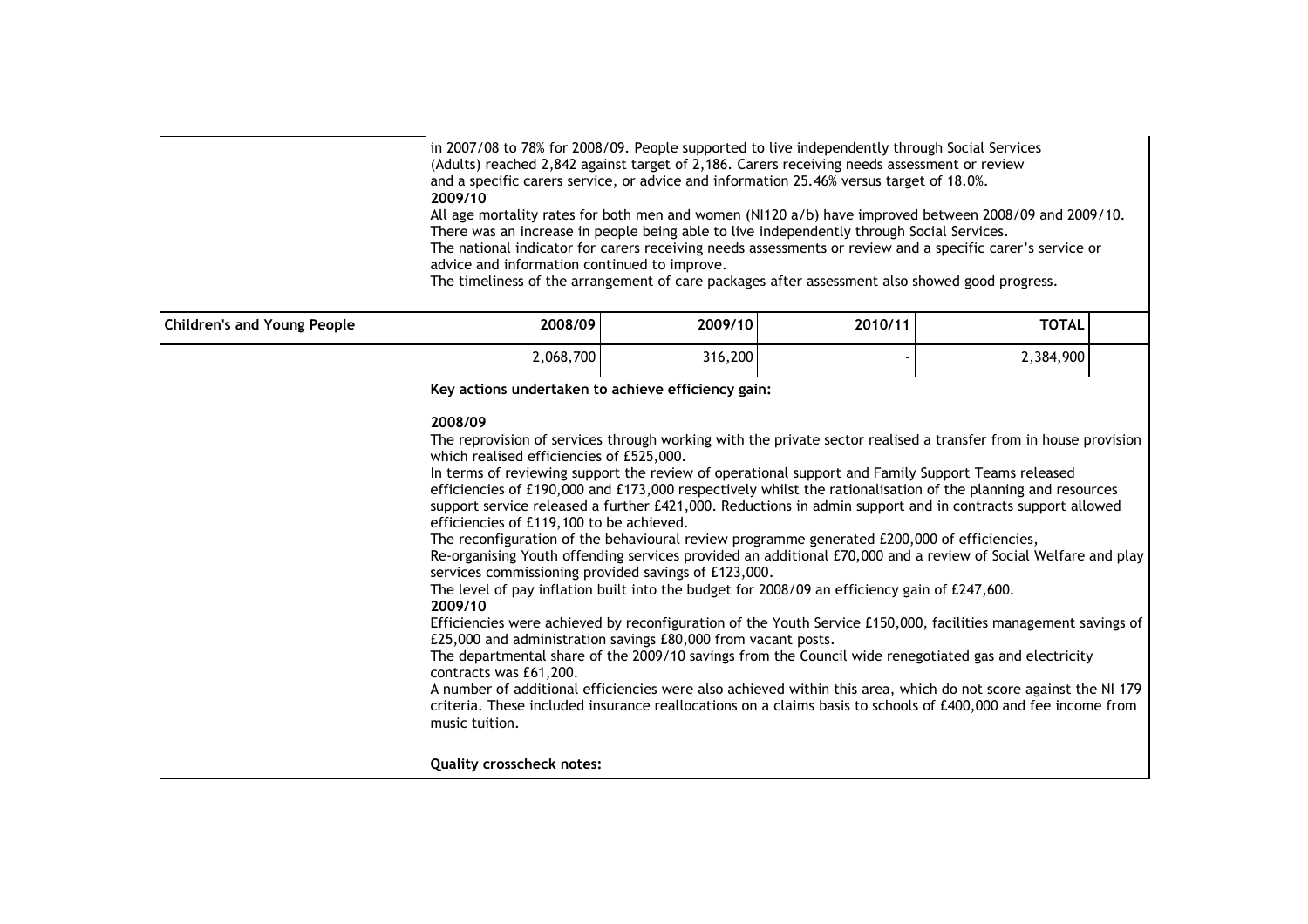|                                               | 2008/09<br>The progress made in transferring looked after children from the most expensive care through to lesser<br>costing care continued. However, events elsewhere in the country in the latter part of the year resulted in an<br>additional number of referrals such that the progress made was not sustained to the year-end.<br>2009/10<br>Significant improvements on previous years occurred both in the timeliness and stability of looked after<br>children placements.<br>Percentage of schools offering extended services to young people continued to increase.<br>General educational standards continue to improve with the percentage of both those earning 5 or more A*-C<br>grades at GCSE including English and Maths improving and those achieving 2 or more A*-C grades in sciences<br>increasing on the previous year.                                                                                                                                                                                                                                                                                                                                                           |         |         |              |  |
|-----------------------------------------------|----------------------------------------------------------------------------------------------------------------------------------------------------------------------------------------------------------------------------------------------------------------------------------------------------------------------------------------------------------------------------------------------------------------------------------------------------------------------------------------------------------------------------------------------------------------------------------------------------------------------------------------------------------------------------------------------------------------------------------------------------------------------------------------------------------------------------------------------------------------------------------------------------------------------------------------------------------------------------------------------------------------------------------------------------------------------------------------------------------------------------------------------------------------------------------------------------------|---------|---------|--------------|--|
| Regeneration (including Culture and<br>Sport) | 2008/09                                                                                                                                                                                                                                                                                                                                                                                                                                                                                                                                                                                                                                                                                                                                                                                                                                                                                                                                                                                                                                                                                                                                                                                                  | 2009/10 | 2010/11 | <b>TOTAL</b> |  |
|                                               | 284,700                                                                                                                                                                                                                                                                                                                                                                                                                                                                                                                                                                                                                                                                                                                                                                                                                                                                                                                                                                                                                                                                                                                                                                                                  | 845,700 |         | 1,130,400    |  |
|                                               | Key actions undertaken to achieve efficiency gain:                                                                                                                                                                                                                                                                                                                                                                                                                                                                                                                                                                                                                                                                                                                                                                                                                                                                                                                                                                                                                                                                                                                                                       |         |         |              |  |
|                                               | 2008/09<br>A number of efficiencies within this area are not eligible under the criteria as they involve either reductions<br>in service provision, increases in income or the use of grant income from other public bodies.<br>Efficiencies were obtained by better use of IT (£28,700), a review of the finance function (£27,500) and the<br>reorganization of supported housing (£14,300)<br>The level of pay inflation built into the budget for 2008/09 an efficiency gain of £214,200.<br>2009/10<br>A number of efficiencies were achieved in year. These included a review of administration releasing £138,000<br>Of savings, revised Supporting People contracts saving £86,300 and grant maximization of £107,000. Revised<br>toilet cleansing operations released a further £70,000. The remaining £48,000 came from reducing<br>administration in areas such as training, conference attendance and advertising.<br>The departmental share of the 2009/10 savings from the Council wide renegotiated gas and electricity<br>contracts was £336,400.<br>A £60,000 efficiency was achieved through an invest to save scheme at the Wirral Tennis Centre.<br><b>Quality crosscheck notes:</b> |         |         |              |  |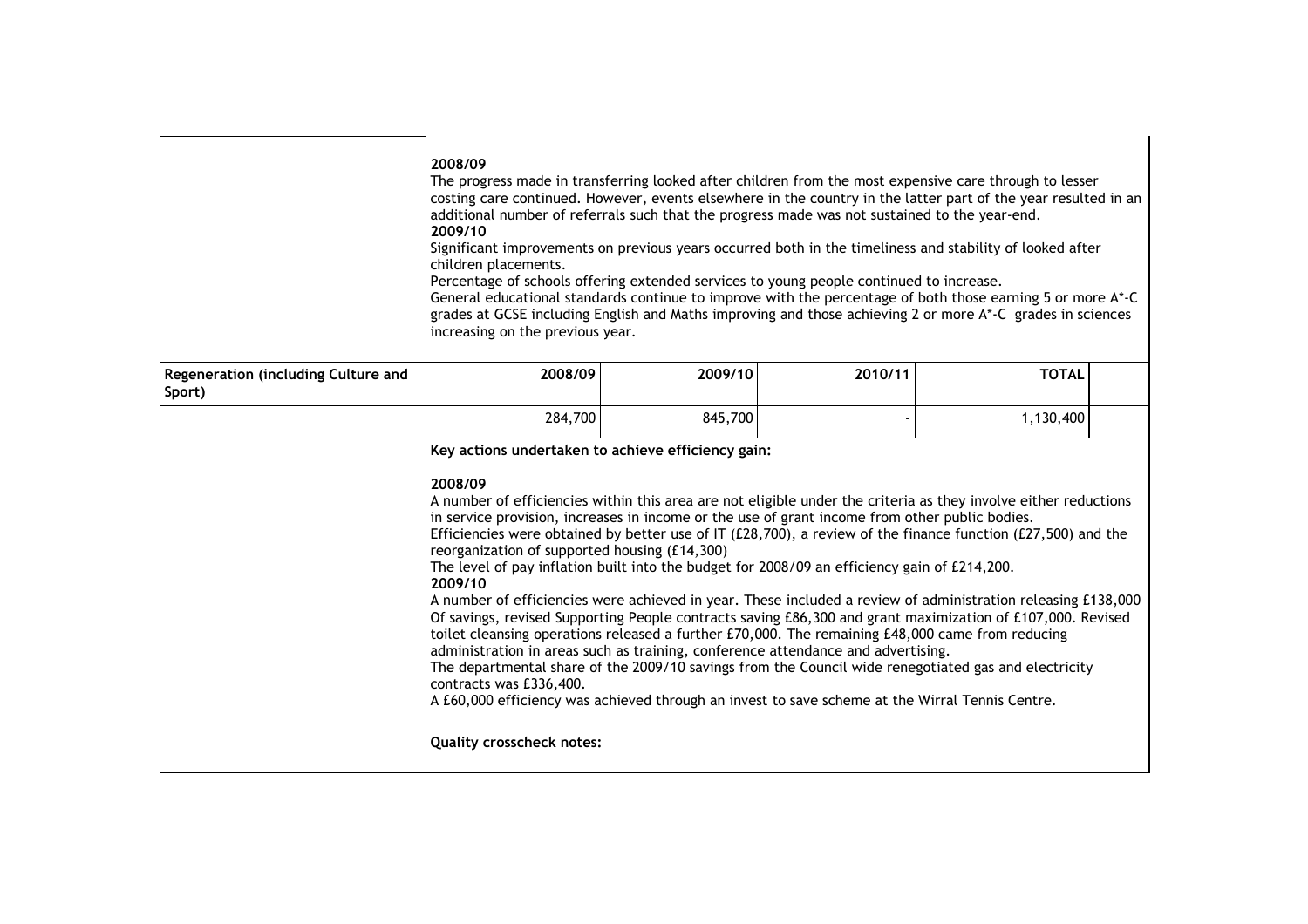|                           | 2008/09<br>2009.<br>2009/10<br>in the year.                                                                                                                                                                                                                                                                                                                                                                                                                                                                                                                                                                                                                                                                                                                                                                                                                                                                                                                                                                                                                                                                                                                                                                                                                                                                                                                                                                        | The year saw the refurbished Oval sports Centre and the new Floral Pavilion Theatre & Conference Centre<br>opened with the latter winning a Best practice a ward at the Northwest Regional Construction Awards in<br>Percentage of vulnerable people achieving independent living increased<br>Confirmation of the continued operation of the Guinea Gap Sports Centre (since extended further) occurred<br>The national indicator for Adults undertaking exercise of 30 minutes or more at least 3 times per week<br>continued to be within the target range.<br>There was an Increase use of library facilities during the year. |  |           |  |  |  |
|---------------------------|--------------------------------------------------------------------------------------------------------------------------------------------------------------------------------------------------------------------------------------------------------------------------------------------------------------------------------------------------------------------------------------------------------------------------------------------------------------------------------------------------------------------------------------------------------------------------------------------------------------------------------------------------------------------------------------------------------------------------------------------------------------------------------------------------------------------------------------------------------------------------------------------------------------------------------------------------------------------------------------------------------------------------------------------------------------------------------------------------------------------------------------------------------------------------------------------------------------------------------------------------------------------------------------------------------------------------------------------------------------------------------------------------------------------|------------------------------------------------------------------------------------------------------------------------------------------------------------------------------------------------------------------------------------------------------------------------------------------------------------------------------------------------------------------------------------------------------------------------------------------------------------------------------------------------------------------------------------------------------------------------------------------------------------------------------------|--|-----------|--|--|--|
| <b>Technical Services</b> | 2009/10<br>2008/09<br>2010/11<br><b>TOTAL</b>                                                                                                                                                                                                                                                                                                                                                                                                                                                                                                                                                                                                                                                                                                                                                                                                                                                                                                                                                                                                                                                                                                                                                                                                                                                                                                                                                                      |                                                                                                                                                                                                                                                                                                                                                                                                                                                                                                                                                                                                                                    |  |           |  |  |  |
|                           | 1,105,000                                                                                                                                                                                                                                                                                                                                                                                                                                                                                                                                                                                                                                                                                                                                                                                                                                                                                                                                                                                                                                                                                                                                                                                                                                                                                                                                                                                                          | 724,100                                                                                                                                                                                                                                                                                                                                                                                                                                                                                                                                                                                                                            |  | 1,829,100 |  |  |  |
|                           | 2008/09<br>The Environmental Streetscene Services contract which commenced in August 2006 continues to be further<br>progressed through close working with the appointed contractor. A review of the waste contract and of<br>contractual management released £186,600 whilst recycling rates continued to improve. The limited inflation<br>awarded to the waste contract meant that efficiencies of £257,200 were generated to maintain the service<br>level.<br>Reviews of highways maintenance produced efficiencies of £358,000, whilst the ongoing rationalisation of<br>support services and administration processes through the use of IT contributed a further £80,000.<br>Reviews of traffic management, health and safety and building and control functions released<br>efficiencies of £115,000. Extensions to streetscene contracts and energy conservation<br>initiatives provided a further £35,000 of efficiencies.<br>The level of pay inflation built into the budget for $2008/09$ an efficiency gain of £73,200.<br>2009/10<br>Highways Engineering retendering produced savings of £320,000 in the year. The street lighting contract<br>provided a further £317,000 of savings<br>The departmental share of the 2009/10 savings from the Council wide renegotiated gas and electricity<br>contracts was £42,100.<br>The remaining £45,000 relates to administration and publicity savings. |                                                                                                                                                                                                                                                                                                                                                                                                                                                                                                                                                                                                                                    |  |           |  |  |  |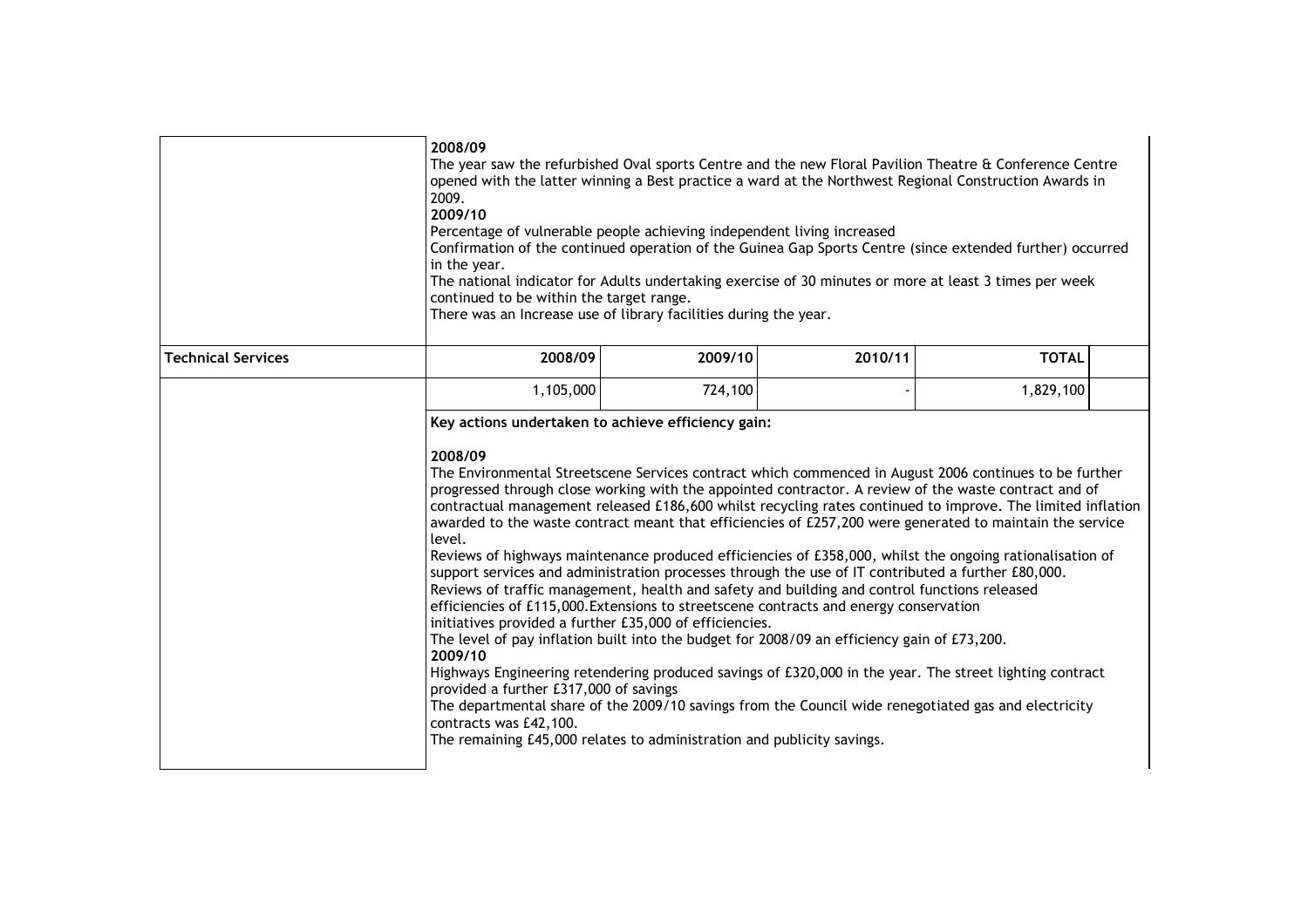|                                                            | <b>Quality crosscheck notes:</b>                                                                                                                                                                                                                                                                                                                                                                                                                                                                                                                                                                                                                                                                                                                                                                                                                                                                                                                                                                                                                                                                                                                                                             |         |         |              |  |  |
|------------------------------------------------------------|----------------------------------------------------------------------------------------------------------------------------------------------------------------------------------------------------------------------------------------------------------------------------------------------------------------------------------------------------------------------------------------------------------------------------------------------------------------------------------------------------------------------------------------------------------------------------------------------------------------------------------------------------------------------------------------------------------------------------------------------------------------------------------------------------------------------------------------------------------------------------------------------------------------------------------------------------------------------------------------------------------------------------------------------------------------------------------------------------------------------------------------------------------------------------------------------|---------|---------|--------------|--|--|
|                                                            | 2008/09<br>The % of household waste sent for recycling increased from 20.8% in 2007/08 to 22.6% in 2008/09. In terms of<br>highways he number of killed or seriously injured road casualties decreased from 171 in 2007/08 to 145 in<br>2008/09<br>2009/10<br>Percentage of waste sent for reuse, recycling and composting continued to rise.<br>Improved rates for those killed or seriously injured in road traffic accidents was achieved for both children<br>and the general population.                                                                                                                                                                                                                                                                                                                                                                                                                                                                                                                                                                                                                                                                                                |         |         |              |  |  |
| Corporate Services, Law, HR and<br><b>Asset Management</b> | 2008/09                                                                                                                                                                                                                                                                                                                                                                                                                                                                                                                                                                                                                                                                                                                                                                                                                                                                                                                                                                                                                                                                                                                                                                                      | 2009/10 | 2010/11 | <b>TOTAL</b> |  |  |
|                                                            | 392,500                                                                                                                                                                                                                                                                                                                                                                                                                                                                                                                                                                                                                                                                                                                                                                                                                                                                                                                                                                                                                                                                                                                                                                                      | 230,200 |         | 622,700      |  |  |
|                                                            | Key actions undertaken to achieve efficiency gain:<br>2008/09<br>Essentially around support a series of reviews were undertaken within Corporate Services to achieve<br>efficiencies. These included the areas of strategic development staffing (£75,000), restructuring<br>administration functions (£60,000), a similar exercise reviewing central services (£50,000).<br>A restructuring the tourism and marketing and transformational change functions released £60,000 and<br>£30,000 respectively whilst changes to the management and operation of legal and democratic services<br>released a further £40,000.<br>The level of pay inflation built into the budget for 2008/09 an efficiency gain of £77,500.<br>2009/10<br>Efficiencies were achieved by implementing the outcome of a series of reviews. These included reduced<br>administration of employee administration and recruitment and payroll worth £125,000 and of legal and<br>democratic services contributing a further £40,000.<br>The departmental share of the 2009/10 savings from the Council wide renegotiated gas and electricity<br>contracts was £65,200.<br><b>Quality crosscheck notes:</b><br>2008/09 |         |         |              |  |  |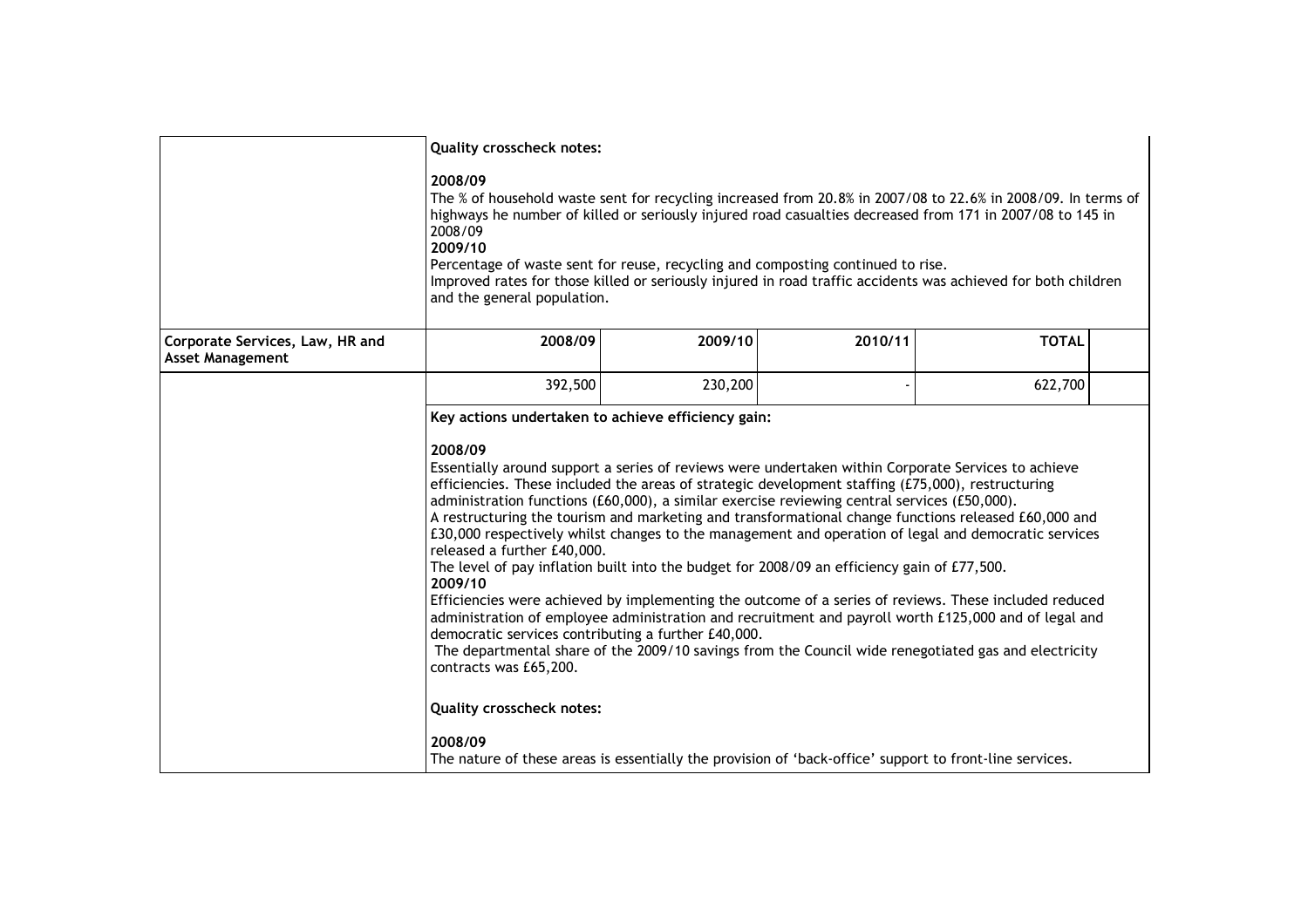|                           | 2009/10<br>The authority achieved level 3 of the Equality Standard. There also a positive direction of travel for a number<br>of HR indicators such as sickness and proportions of employees who are have a disability or are from a<br>minority ethnic background.                                                                                                                                                                                                                                                                                                                                                                                                                                                                                                                                                                                                                                                                                                                                                                                                                                                                                                                                                                                                                                                                                                                                                                                                                                                                                                                                                                                                                                                                                                                                                                                                                                                                                                                                                                                             |           |         |              |
|---------------------------|-----------------------------------------------------------------------------------------------------------------------------------------------------------------------------------------------------------------------------------------------------------------------------------------------------------------------------------------------------------------------------------------------------------------------------------------------------------------------------------------------------------------------------------------------------------------------------------------------------------------------------------------------------------------------------------------------------------------------------------------------------------------------------------------------------------------------------------------------------------------------------------------------------------------------------------------------------------------------------------------------------------------------------------------------------------------------------------------------------------------------------------------------------------------------------------------------------------------------------------------------------------------------------------------------------------------------------------------------------------------------------------------------------------------------------------------------------------------------------------------------------------------------------------------------------------------------------------------------------------------------------------------------------------------------------------------------------------------------------------------------------------------------------------------------------------------------------------------------------------------------------------------------------------------------------------------------------------------------------------------------------------------------------------------------------------------|-----------|---------|--------------|
| <b>Finance Department</b> | 2008/09                                                                                                                                                                                                                                                                                                                                                                                                                                                                                                                                                                                                                                                                                                                                                                                                                                                                                                                                                                                                                                                                                                                                                                                                                                                                                                                                                                                                                                                                                                                                                                                                                                                                                                                                                                                                                                                                                                                                                                                                                                                         | 2009/10   | 2010/11 | <b>TOTAL</b> |
|                           | 1,550,400                                                                                                                                                                                                                                                                                                                                                                                                                                                                                                                                                                                                                                                                                                                                                                                                                                                                                                                                                                                                                                                                                                                                                                                                                                                                                                                                                                                                                                                                                                                                                                                                                                                                                                                                                                                                                                                                                                                                                                                                                                                       | 1,006,700 |         | 2,557,100    |
|                           | Key actions undertaken to achieve efficiency gain:                                                                                                                                                                                                                                                                                                                                                                                                                                                                                                                                                                                                                                                                                                                                                                                                                                                                                                                                                                                                                                                                                                                                                                                                                                                                                                                                                                                                                                                                                                                                                                                                                                                                                                                                                                                                                                                                                                                                                                                                              |           |         |              |
|                           | 2008/09<br>The continuing review of Housing and Council Tax functions and improvements in controls resulted in<br>efficiencies of £600,000.<br>The creation of the Corporate IT Unit was further developed through increased integration and this resulted<br>in £100,000 of savings. As the IT investment of previous years is developed additional benefits are achieved<br>and the benefit of integrated systems provided further cash releasing efficiencies of £380,000 through<br>reduced staffing and contract costs. A further £200,000 was achieved through systems support and new<br>technology savings and £80,000 from reductions in call centre staffing.<br>The content of the Corporate Procurement Strategy remains under annual review and the Procurement Unit<br>continues to support departments in the delivery of efficiencies. This includes the use of e-auctions and the<br>national solution operated by the Office of Government Commerce Buying Solutions.<br>The level of pay inflation built into the budget for 2008/09 an efficiency gain of £190,400.<br>2009/10<br>A further review of Housing and Council Tax functions and improvements in controls resulted in efficiencies of<br>£600,000 being released. The creation of the corporate IT unit and economies arising resulted in a further<br>£100,000 of savings.<br>Continued partnership working with Wirral Partnership Homes released another £140,000 of efficiencies.<br>Procurement savings have continued to be been achieved by Corporate Procurement. These though have been<br>reflected within individual departments savings.<br>The reorganisation of student awards has contributed £50,000 of efficiencies. A further £50,000 has been<br>saved from retendered insurance contracts for motor and engineering insurances and £10,000 from revised<br>cash handling arrangements.<br>The departmental share of the 2009/10 savings from the Council wide renegotiated gas and electricity<br>contracts was £56,700.<br><b>Quality crosscheck notes:</b> |           |         |              |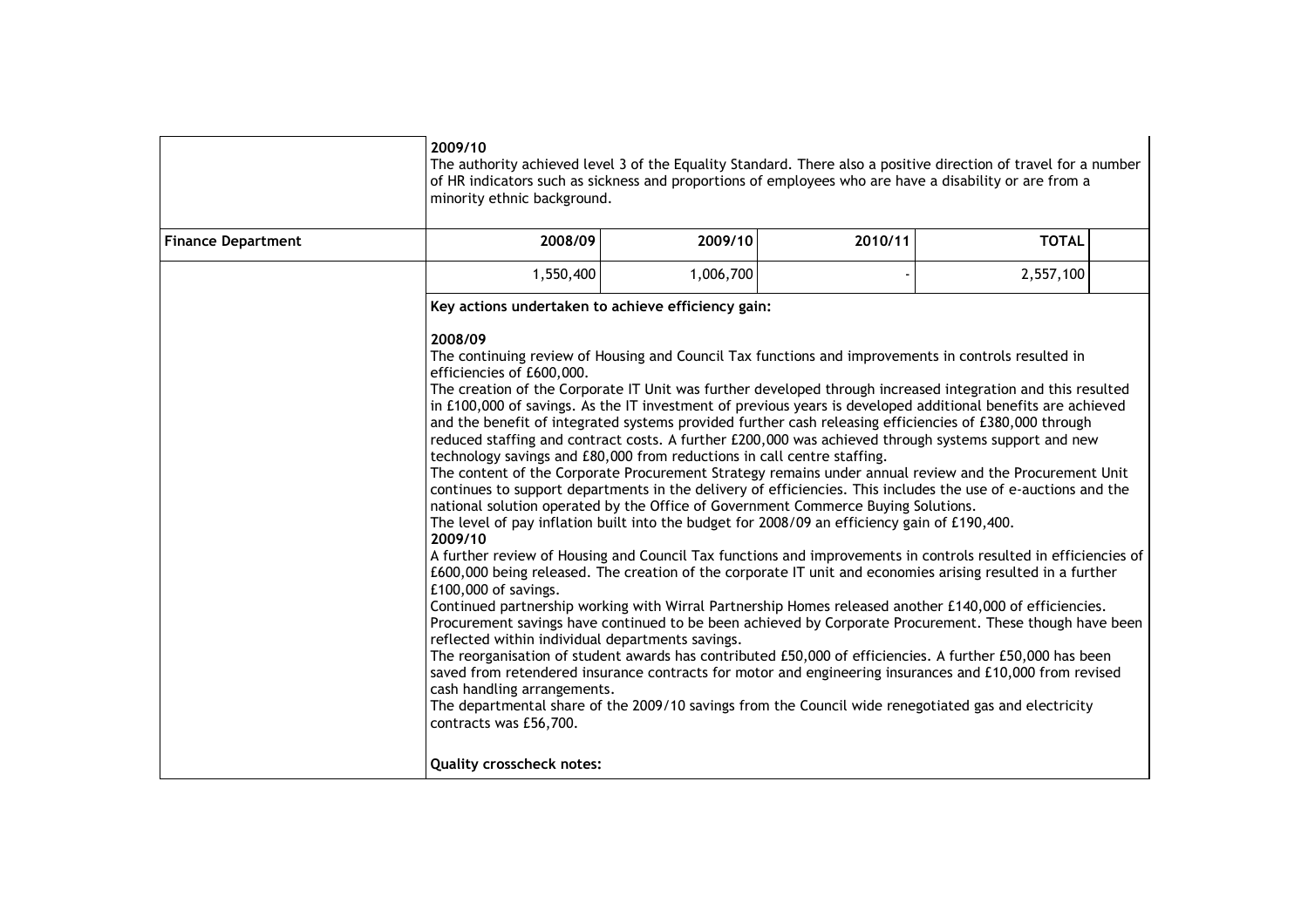|                      | 2008/09<br>Despite the economic downturn Council Tax collection continued to improve with the 2008/09 rate of 96.7%<br>slightly above the 2007/08 rate of 96.6%. The Audit Commission review of Access to Services rated the<br>Council as good with promising prospects for improvement whilst their annual assessment of Use of Resources<br>saw an improvement to performing well from adequate performance.<br>2009/10<br>The 2009/10 collection rate improved further to 96.8% despite the continuation of a difficult economic<br>climate. Housing benefit processing times showed a slight decrease despite an increased caseload. Contacts<br>via the call centre increased and improvements in waiting times at the One Stop Shops were achieved. The<br>percentage of suppliers paid within 30 days also increased.                                                                                                                                                                                                                                                                                                                                                                                                                                                                                                                                                     |         |         |              |  |
|----------------------|-----------------------------------------------------------------------------------------------------------------------------------------------------------------------------------------------------------------------------------------------------------------------------------------------------------------------------------------------------------------------------------------------------------------------------------------------------------------------------------------------------------------------------------------------------------------------------------------------------------------------------------------------------------------------------------------------------------------------------------------------------------------------------------------------------------------------------------------------------------------------------------------------------------------------------------------------------------------------------------------------------------------------------------------------------------------------------------------------------------------------------------------------------------------------------------------------------------------------------------------------------------------------------------------------------------------------------------------------------------------------------------|---------|---------|--------------|--|
| <b>Miscellaneous</b> | 2008/09                                                                                                                                                                                                                                                                                                                                                                                                                                                                                                                                                                                                                                                                                                                                                                                                                                                                                                                                                                                                                                                                                                                                                                                                                                                                                                                                                                           | 2009/10 | 2010/11 | <b>TOTAL</b> |  |
|                      | 746,300                                                                                                                                                                                                                                                                                                                                                                                                                                                                                                                                                                                                                                                                                                                                                                                                                                                                                                                                                                                                                                                                                                                                                                                                                                                                                                                                                                           | 462,200 |         | 1,208,500    |  |
|                      | Key actions undertaken to achieve efficiency gain:<br>2008/09<br>Further improvements in the cash flow forecasting resulted in a permanent reduction in the resources<br>allocated towards the need for temporary borrowing allowing efficiencies to be delivered and re-invested into<br>other services. A total of £550,000 being made available.<br>The proactive approach to insurance and claims management produced further efficiencies.<br>The property insurance retendering produced like for like savings of £101,800. This was then reinvested to<br>provide increased coverage of areas previously not catered for such as flood damage from burst pipes.<br>The year saw an increased focus on the management of the asset base which will deliver substantial<br>efficiencies in future years. During 2008/09 the sale of surplus assets generated capital receipts of £1.8<br>million. Equating this to the cash flow savings this amounts to £94,500.<br>2009/10<br>Application of the notified inflation rates to previous years on-going savings produced additional efficiencies<br>of £390,700.<br>The retendering of insurance contracts for motor and engineering insurances has been saved from a further<br>£50,000 during the year.<br>Interest earned on surplus capital receipts contributed £21,500 in the year.<br><b>Quality crosscheck notes:</b> |         |         |              |  |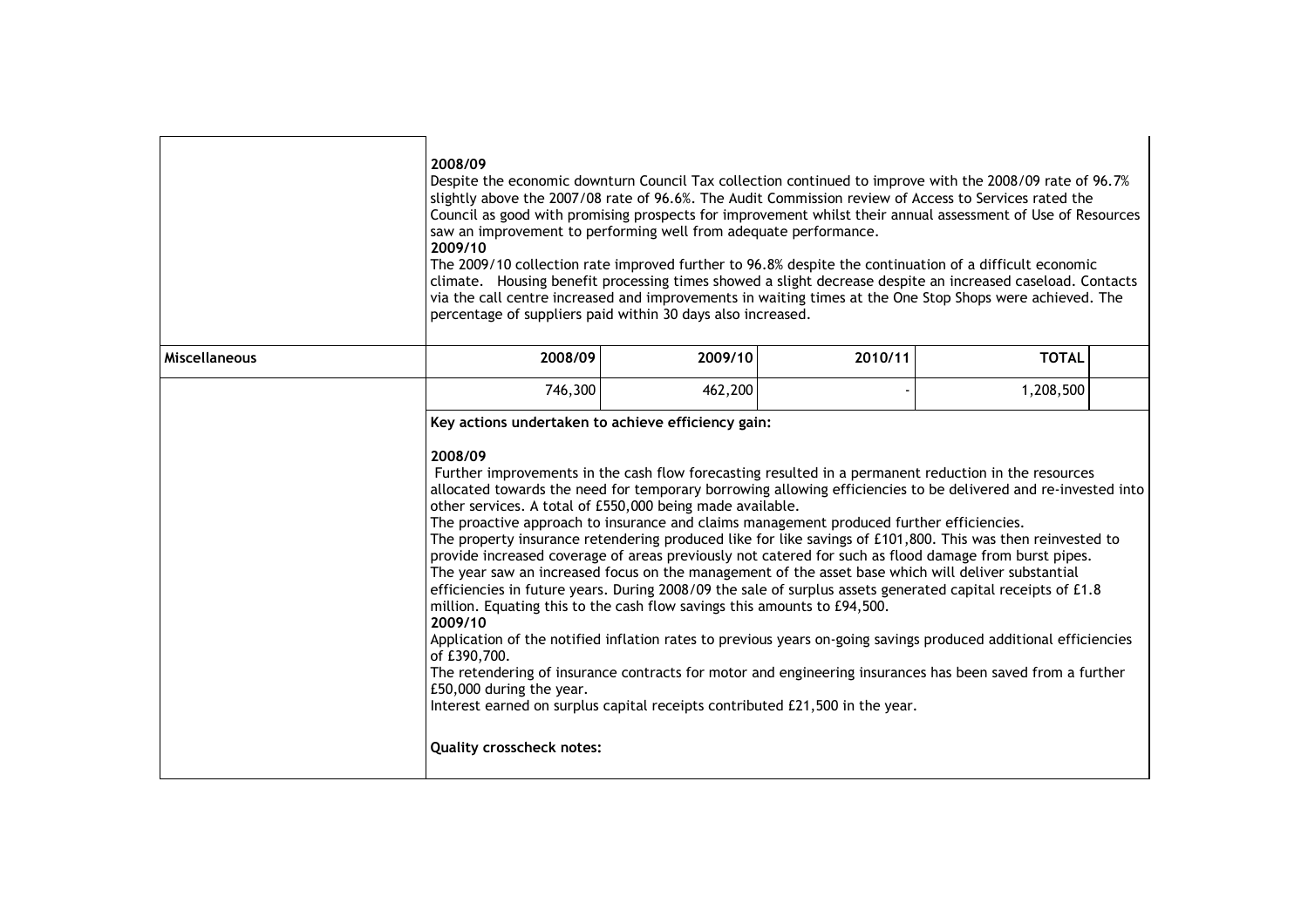|                                       | 2008/09<br>The improvements in Treasury Management received external recognition by the Local Government Chronicle<br>as Wirral received the investment Officer of the Year Award 2008.<br>2009/10<br>The insurance fund was also able to contribute monies to the general fund balances at year end although this<br>itself does not constitute an NI 179 Efficiency. |         |         |              |  |
|---------------------------------------|------------------------------------------------------------------------------------------------------------------------------------------------------------------------------------------------------------------------------------------------------------------------------------------------------------------------------------------------------------------------|---------|---------|--------------|--|
| Merseyside Waste Disposal Authority   | 2008/09                                                                                                                                                                                                                                                                                                                                                                | 2009/10 | 2010/11 | <b>TOTAL</b> |  |
|                                       | $\pmb{0}$                                                                                                                                                                                                                                                                                                                                                              |         |         | 0            |  |
|                                       | Figures still awaited from Merseyside Waste Disposal Authority.<br>Quality crosscheck notes:<br>None.                                                                                                                                                                                                                                                                  |         |         |              |  |
| <b>Merseyside Transport Authority</b> | 2008/09                                                                                                                                                                                                                                                                                                                                                                | 2009/10 | 2010/11 | <b>TOTAL</b> |  |
|                                       | 919,600                                                                                                                                                                                                                                                                                                                                                                | 880,700 |         | 1,800,300    |  |
|                                       | Key actions undertaken to achieve efficiency gain:<br>Figures provided by Merseyside Integrated Transport Authority and apportioned in accordance with the levy<br>figures<br><b>Quality crosscheck notes:</b><br>2008/09<br>None.<br>2009/10<br>None.                                                                                                                 |         |         |              |  |